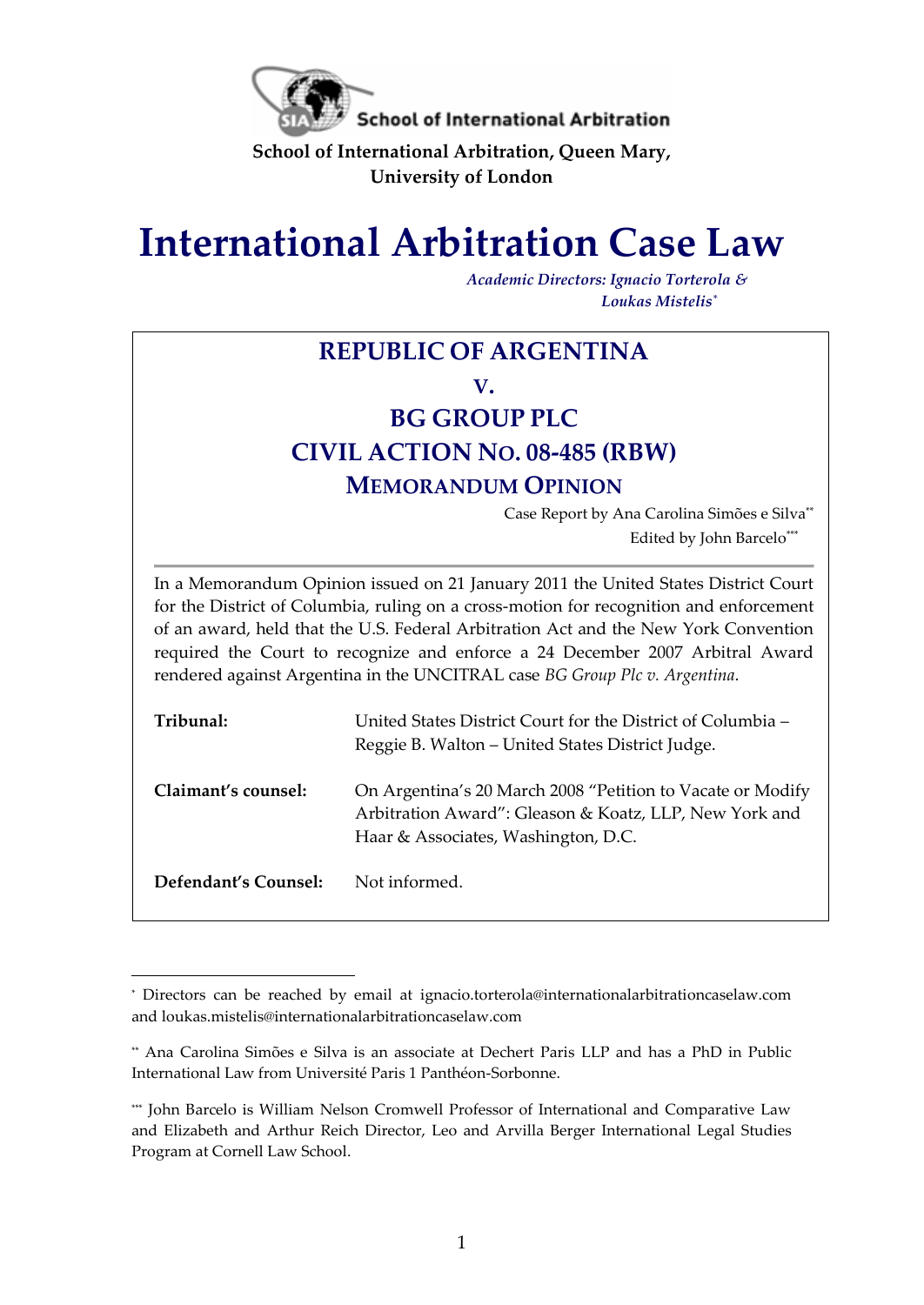# INDEX OF MATTERS DISCUSSED

| 1.  |                                                                                                                                                                                                                                                                                                                                                    |
|-----|----------------------------------------------------------------------------------------------------------------------------------------------------------------------------------------------------------------------------------------------------------------------------------------------------------------------------------------------------|
| 2.  |                                                                                                                                                                                                                                                                                                                                                    |
| 2.1 | The Standard of Review of an Arbitral Award by a Court                                                                                                                                                                                                                                                                                             |
| 2.2 | Even if Article $V(1)(c)$ 's "beyond the scope of<br>submission" standard reaches so far as to include the<br>whole of the "excess of power" exception under Section<br>$10(a)(4)$ of the Federal Arbitration Act—which is<br>seriously doubtful-the Court's previous rejection of the<br>Section $10(a)(4)$ claim settles the issue under Article |
| 2.3 | The "public policy" exception under Article $V(2)(b)$ of<br>the NY Convention must be interpreted narrowly (pages                                                                                                                                                                                                                                  |
| 2.4 | The Court cannot review the arbitral tribunal's decision<br>on whether the parties have consented to arbitration                                                                                                                                                                                                                                   |
| 2.5 | A shareholder is a third-party beneficiary under the BIT<br>and can claim for damages suffered by the corporation                                                                                                                                                                                                                                  |
| 2.6 | The Court cannot review the assessment of damages<br>made by the arbitral tribunal under the public policy<br>defence if the challenge is directed against its factual                                                                                                                                                                             |
| 2.7 | A party cannot state a viable claim that an arbitral<br>tribunal's assessment of damages violates public policy<br>by transgressing the "just compensation" principle of                                                                                                                                                                           |
| 3.  |                                                                                                                                                                                                                                                                                                                                                    |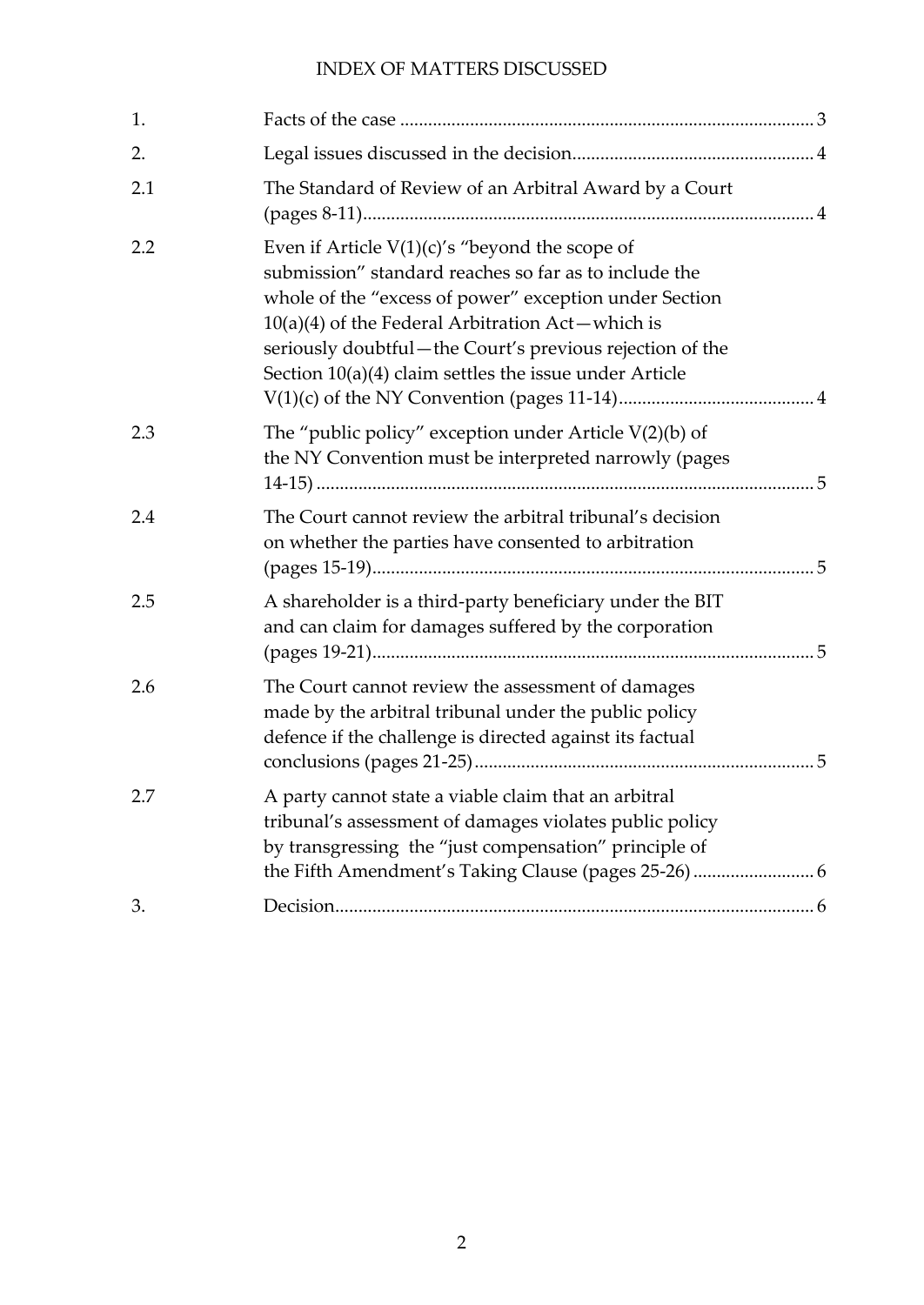# <span id="page-2-0"></span>*1. Facts of the Case*

BG Group, a UK Company, invested in Argentina within the framework of Argentina's program of privatisation of its gas industry. BG Group acquired 54,67% in Gas Argentino S.A., a consortium of investors that in turn owned 70% of MetroGAS, a local gas distribution company. In 2001, Argentina began to suffer an economic crisis and had to adopt emergency measures to deal with this situation. According to BG Group, Argentina's measures negatively impacted its investment in MetroGAS. BG Group initiated an UNCITRAL arbitration proceeding against Argentina under the Argentina/UK BIT (*BG Group Plc v. Argentina*). On 24 December 2007, the arbitral tribunal rendered an award against Argentina for breach of Article 2(2) of the BIT (fair and equitable treatment, unreasonable measures, and obligations under the "umbrella clause") and awarded damages to BG Group (the "Award").

On 21 March 2008, Argentina filed a motion before the United States District Court for the District of Columbia (the "Court") to vacate or modify the Award, relying on the U.S. Federal Arbitration Act ("FAA") and the New York Convention. BG Group responded with its own cross-motion to have the Award confirmed or recognized and enforced. First, in a Memorandum Opinion of 7 June 2010, the Court dismissed Argentina's motion to vacate or modify the Award. In the later Memorandum Opinion of 21 January 2011 that is the object of the present commentary, the Court decided in favour of BG Group's cross-motion to confirm or recognize and enforce the Award.

Argentina had asked the Court to dismiss BG Group's cross-motion. Relying on Articles V(1)(c) and V(2)(b) of the New York Convention, Argentina asserted that (i) the arbitral tribunal had exceeded its powers and completely disregarded the terms of the parties' agreement to arbitrate by allowing BG Group to bring its claims before an arbitral tribunal without Argentina's consent thereto; (ii) the award violated US public policy by allowing BG Group to assert derivative claims through its ownership of shares in the corporation damaged by Argentina's actions; and (iii) the tribunal had both exceeded its powers and contravened US public policy in the way it had calculated the damages awarded to BG Group.

In its Memorandum Opinion, the Court decided as follows:

 The Court must accept the arbitral tribunal's interpretation of the Argentina/UK BIT, according to which BG Group's failure to make recourse to Argentine courts for eighteen months (a condition stated in the BIT) was not a bar to the tribunal's jurisdiction and hence was not inconsistent with Argentina's consent to arbitration (pages 15-19).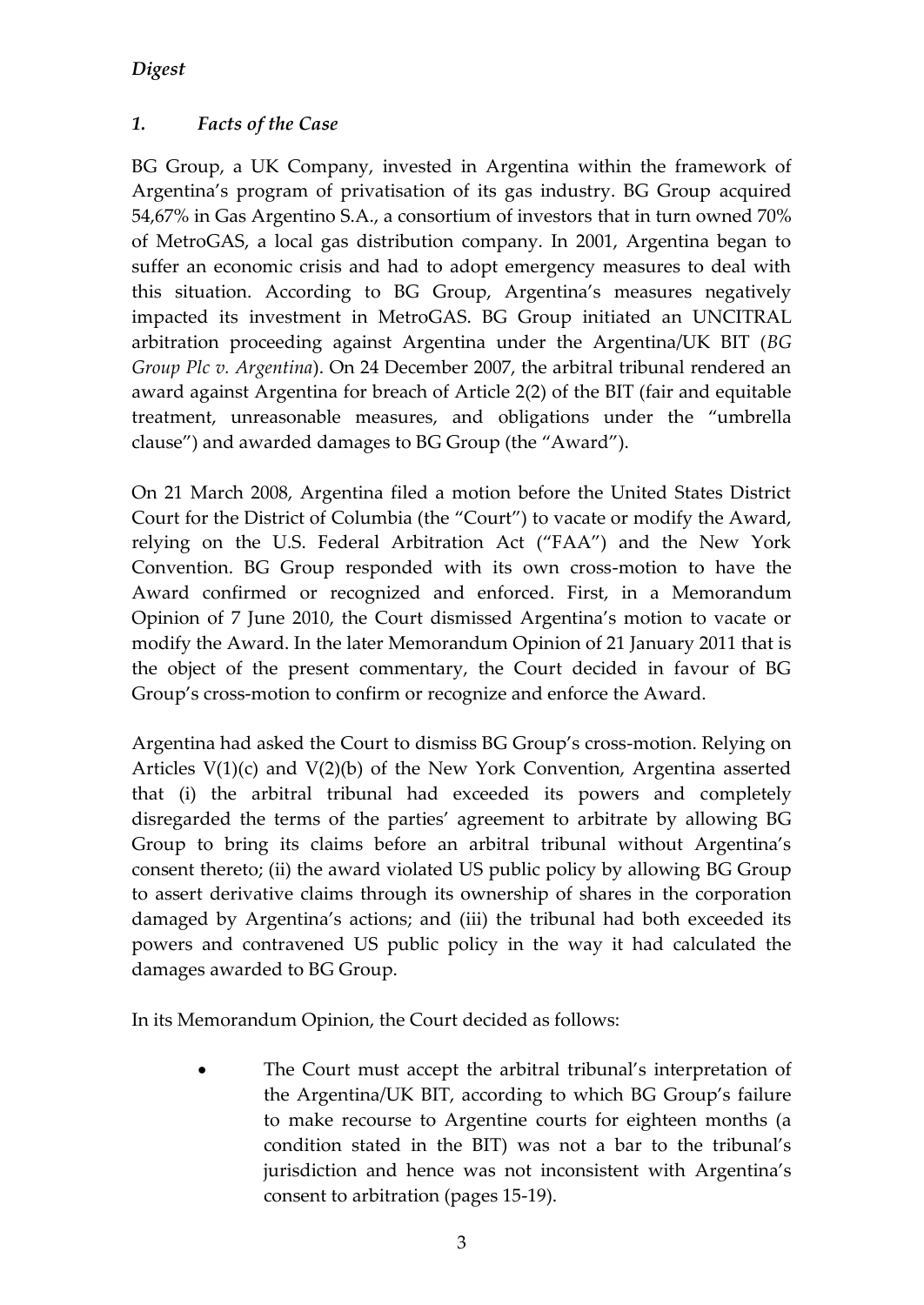- As a third-party beneficiary of the Argentina/UK BIT, BG Group is authorized to bring a direct action against Argentina for diminishing the value of a corporation in which BG Group held shares. This conclusion is consistent with, rather than contrary to, principles that are well-settled in US case-law. As a consequence, Argentina's "derivative claim" argument is rejected (pages 19-21).
- The Court is not authorized to conduct a review of the factual elements relied on by the arbitral tribunal to calculate the damages awarded to BG Group (pages 21-25).
- Argentina's argument that the arbitral tribunal's Award itself violated the Fifth Amendment's Taking Clause and hence US public policy fails because an arbitral tribunal is not an arm of government and because no clear standard exists for a judicial or quasi-judicial taking (pages 25-26).

#### <span id="page-3-0"></span>*2. Legal Issues Discussed in the Decision*

#### <span id="page-3-1"></span>**2.1 The standard of review of an arbitral award by a Court (pages 8-11)**

Judicial review of arbitral awards is extremely limited. The grounds for relief enumerated in Article V of the New York Convention are the only ones available to the Court for refusing recognition and enforcement of a foreign arbitral award. The Court cannot examine claims of factual or legal error by the arbitral tribunal. Instead, the Court must confirm the award where some colourable support for the award can be found in the record.

<span id="page-3-2"></span>**2.2 Even if Article V(1)(c)'s "beyond the scope of submission" standard reaches so far as to include the whole of the "excess of power" exception under Section 10(a)(4) of the Federal Arbitration Act which is seriously doubtful—the Court's previous rejection of the Section 10(a)(4) claim settles the issue under Article V(1)(c) of the NY Convention (pages 11-14)**

The New York Convention Article  $V(1)(c)$  "beyond the scope of submissions" ground for refusing recognition and enforcement mentions one specific example of a broad category of acts that can be considered an excessive use of power by an arbitrator—the broad standard under Section 10(a)(4) of the Federal Arbitration Act. Thus, Section 10(a)(4) includes and seems to extend further than the  $V(1)(c)$  "beyond submission" standard, encompassing, for example, "manifest disregard of the law", not a ground under the New York Convention. Hence, even if  $V(1)(c)$  could be interpreted to reach all cases of "excess of power"—which is seriously doubtful—the Court's previous rejection of Argentina's Section  $10(a)(4)$  claim settles the matter under Article V(1)(c) as well.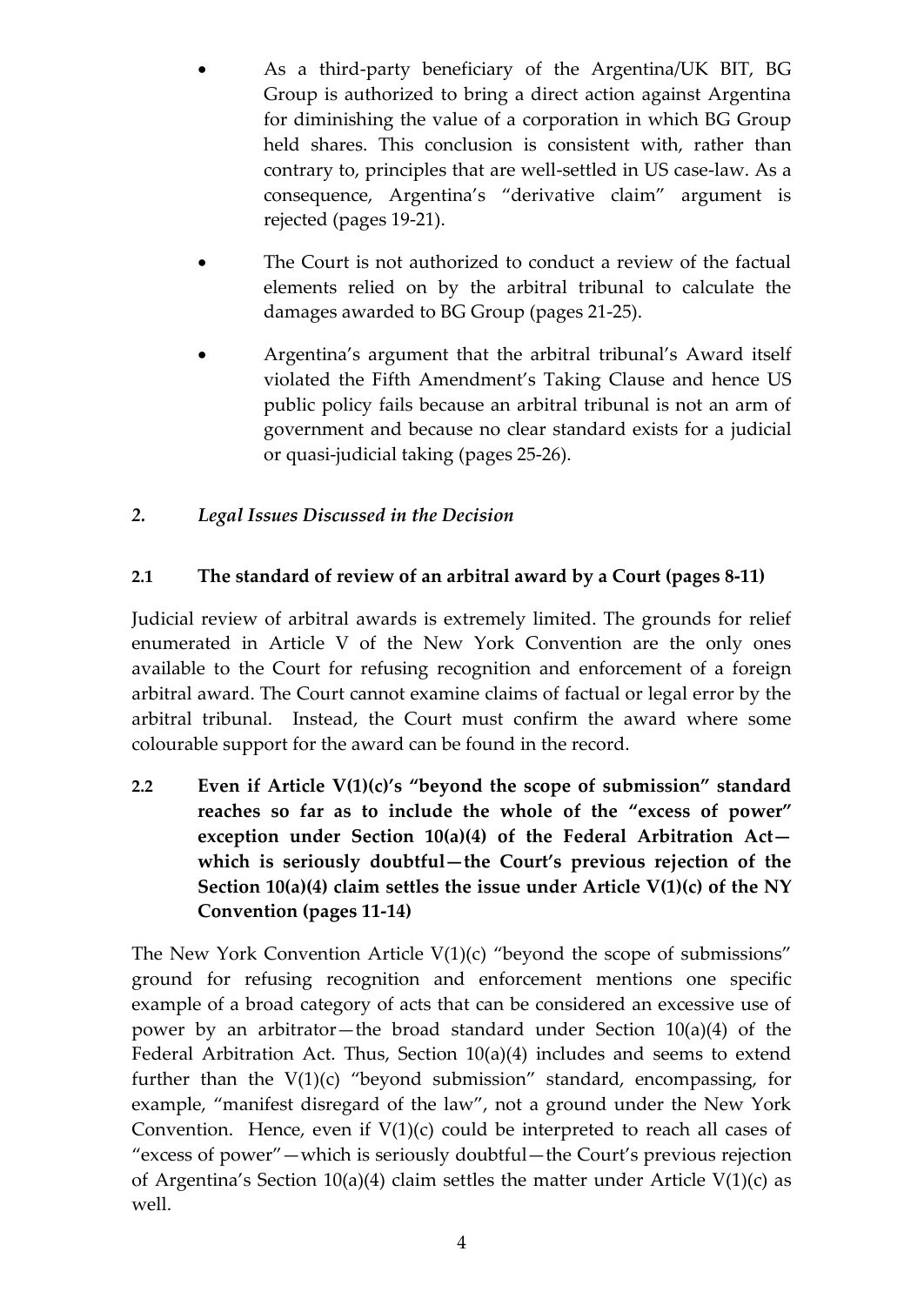# <span id="page-4-0"></span>**2.3 The "public policy" exception under Article V(2)(b) of the NY Convention must be interpreted narrowly (pages 14-15)**

According to US jurisprudence, the public policy defence under the New York Convention is to be construed narrowly, and the threshold for establishing that an arbitral award is contrary to public police is a high one.

This ground for denying recognition applies only where enforcement would violate the forum state's most basic notions of morality and justice.

Public policy is to be defined by reference to specific laws and legal precedents and not through general considerations. However, not every violation of the state's laws represents a violation of its most basic notions of morality and justice.

## <span id="page-4-1"></span>**2.4 The Court cannot review the arbitral tribunal's decision on whether the parties have consented to arbitration (pages 15-19)**

A party cannot invoke the absence of consent to arbitrate as a ground to deny the recognition and enforcement of an arbitral award by a court when the arbitral tribunal had ruled on the matter and in a way compatible with public policy requirements.

In other words, when the arbitral tribunal has interpreted the BIT and has identified in it the existence of the State's consent to arbitrate, the Court must accept the arbitral tribunal's decision.

# <span id="page-4-2"></span>**2.5 A shareholder is a third-party beneficiary under the BIT and can claim for damages suffered by the corporation (pages 19-21)**

Under US corporate law, as an exception to the general rule, the parties to a contract may choose to allow their respective shareholders to bring an action in their own name for indirect or derivative claims for harm inflicted on the corporation.

The BIT creates such an exception. In this sense, the BIT is considered an agreement between states (here, Argentina and the UK) providing for special duties towards a third-party beneficiary (the investor nationals of the other State party to the BIT; here, BG Group).

As a consequence, the claims brought by the investor (BG Group) under the BIT do not contravene US public policy.

<span id="page-4-3"></span>**2.6 The Court cannot review the assessment of damages made by the arbitral tribunal under the public policy defence if the challenge is directed against its factual conclusions (pages 21-25)**

A party's challenge to an arbitral award on the ground that it is being held accountable for something more than just "the actual pecuniary loss sustained as a direct result of the wrong", may appear colourable if the arbitral tribunal